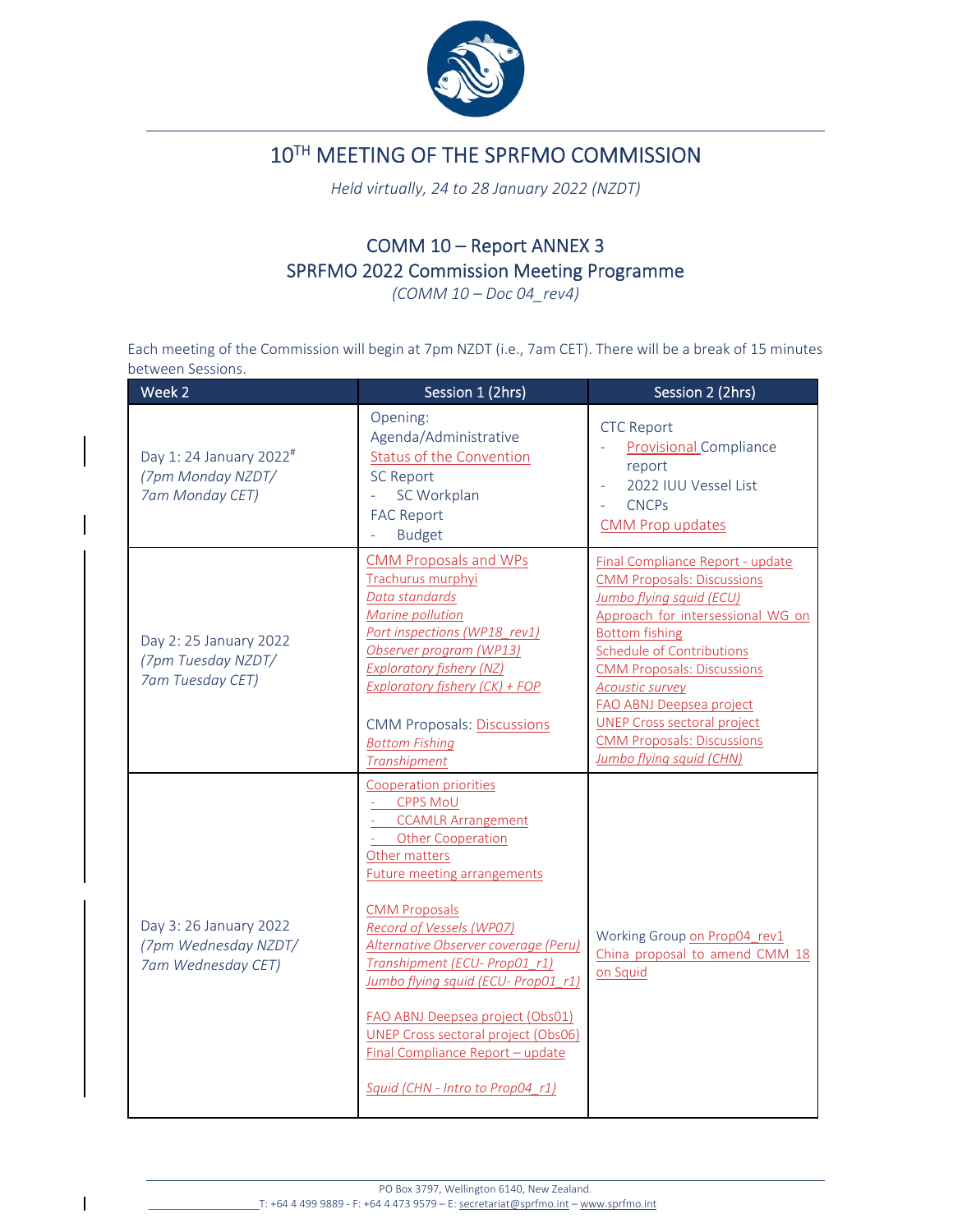

| Day 4: 27 January 2022<br>(7pm Thursday NZDT/<br>7am Thursday CET) | - Report from WG on Squid (CN)<br>- Update on compliance issues<br>-Transhipment (Prop01-ECU)<br>- Jumbo flying squid (Prop03-ECU)<br>-Alt. Obs. Programme (WP21-PE)<br>- Record of Vessels (WP07-CK)<br>- FAO ABNJ Project (WP15)<br>-UNEP Cross Sectoral Proj. (Obs06)<br>- Annual Meeting dates<br>-SC Workplan (Doc06)<br>- FAC Vice-Chair | -CMM/Pending issues/WGs |
|--------------------------------------------------------------------|------------------------------------------------------------------------------------------------------------------------------------------------------------------------------------------------------------------------------------------------------------------------------------------------------------------------------------------------|-------------------------|
| Day 5: 28 January 2022<br>(7pm Friday NZDT/<br>7am Friday CET)     | Open/pending issues:<br>Squid CHN - Prop04 (5 minutes only)<br>Possible COMM11 Dates<br><b>Final Compliance Report</b><br>(WP20 rev1)<br>SC Task on Catch Compositions<br>(WP22 rev1)<br>2022 SC Multi-Annual Plan<br>(Doc06 rev2)<br><b>COMM Report adoption</b>                                                                              | COMM Report adoption    |

#Dates shown are relative to NZDT. Times shown reflect the Secretariat and the Commission Chairperson locations.